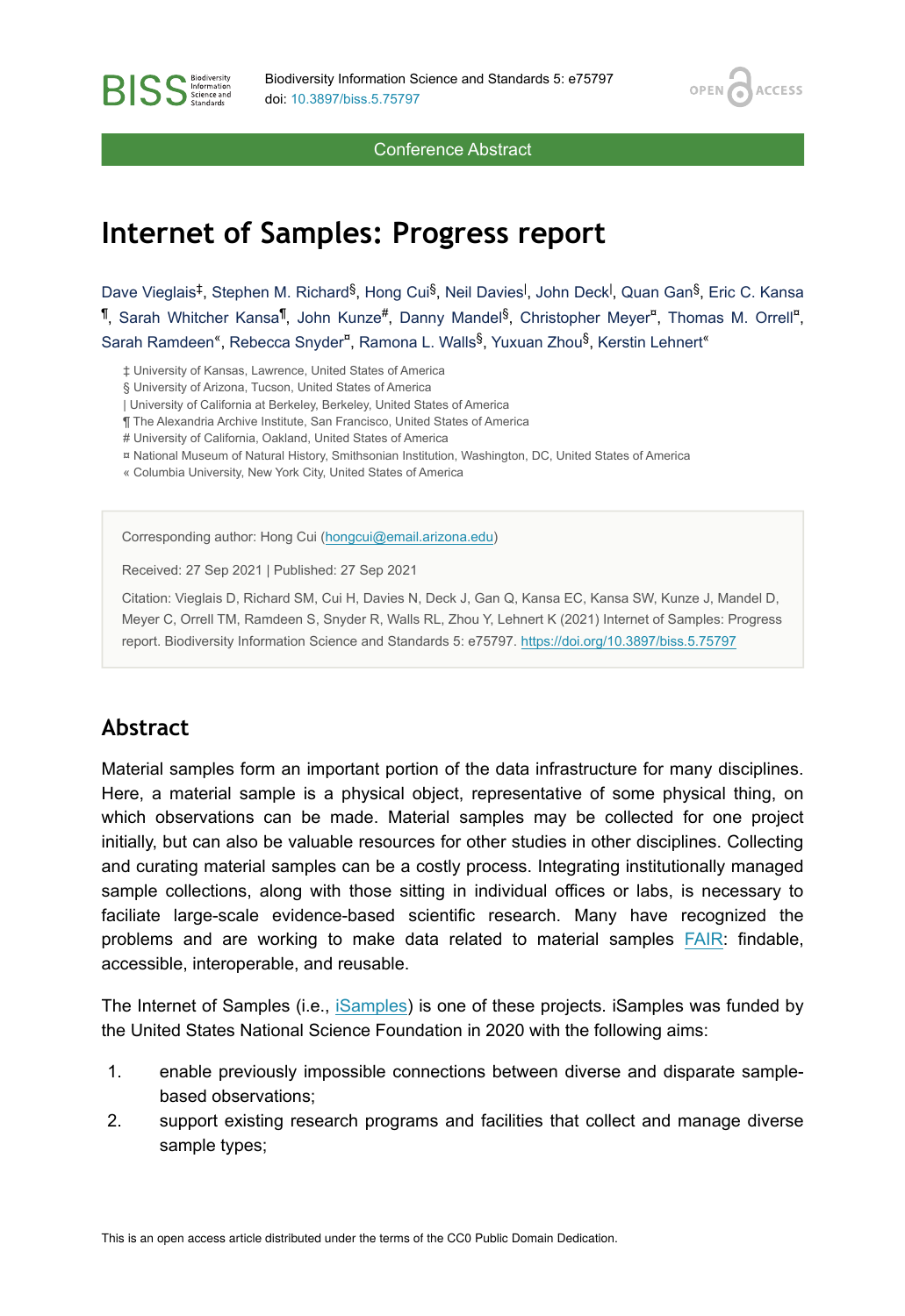- 3. facilitate new interdisciplinary collaborations; and
- 4. provide an efficient solution for FAIR samples, avoiding duplicate efforts in different domains ([Davies et al. 2021](#page-3-0))

The initial sample collections that will make up the internet of samples include those from the System for Earth Sample Registration (SESAR), Open Context**,** the Genomic Observatories Meta-Database (GEOME), and Smithsonian Institution Museum of Natural History (NMNH), representing the disciplines of geoscience, archaeology/anthropology, and biology.

To achieve these aims, the proposed iSamples infrastructure (Fig. [1](#page-1-0)) has two key components: iSamples in a Box (iSB) and iSamples Central (iSC). The iSC component will be a permanent Internet service that preserves, indexes, and provides access to sample metadata aggregated from iSBs. It will also ensure that persistent identifiers and sample descriptions assigned and used by individual iSBs are synchronized with the records in iSC and with identifier authorities like International Geo Sample Number [\(IGSN](https://www.igsn.org/)) or Archival Resource Key ([ARK](https://arks.org/)). The iSBs create and maintain identifiers and metadata for their respective collection of samples. While providing access to the samples held locally, an iSB also allows iSC to harvest its metadata records.

<span id="page-1-0"></span>

The metadata modeling strategy adopted by the iSamples project is a metadata profilebased approach, where core metadata fields that are applicable to all samples, form the core metadata schema for iSamples. Each individual participating collectionis free to include additional metadata in their records, which will also be harvested by iSC and are discoverable through the iSC user interface or APIs (Application Programming Interfaces), just like the core. In-depth analysis of metadata profiles used by participating collections, including [Darwin Core](https://www.tdwg.org/standards/dwc/), has resulted in an iSamples core schema currently being tested and refined through use. See the [current version](https://github.com/isamplesorg/metadata/blob/ee2e2c327a783567ca2c5f5f7917e10492bee5dd/iSamplesSchema0.5linkml.json) of the iSamples core schema.

A number of properties require a controlled vocabulary. Controlled vocabularies used by existing records are kept, while new vocabularies are also being developed to support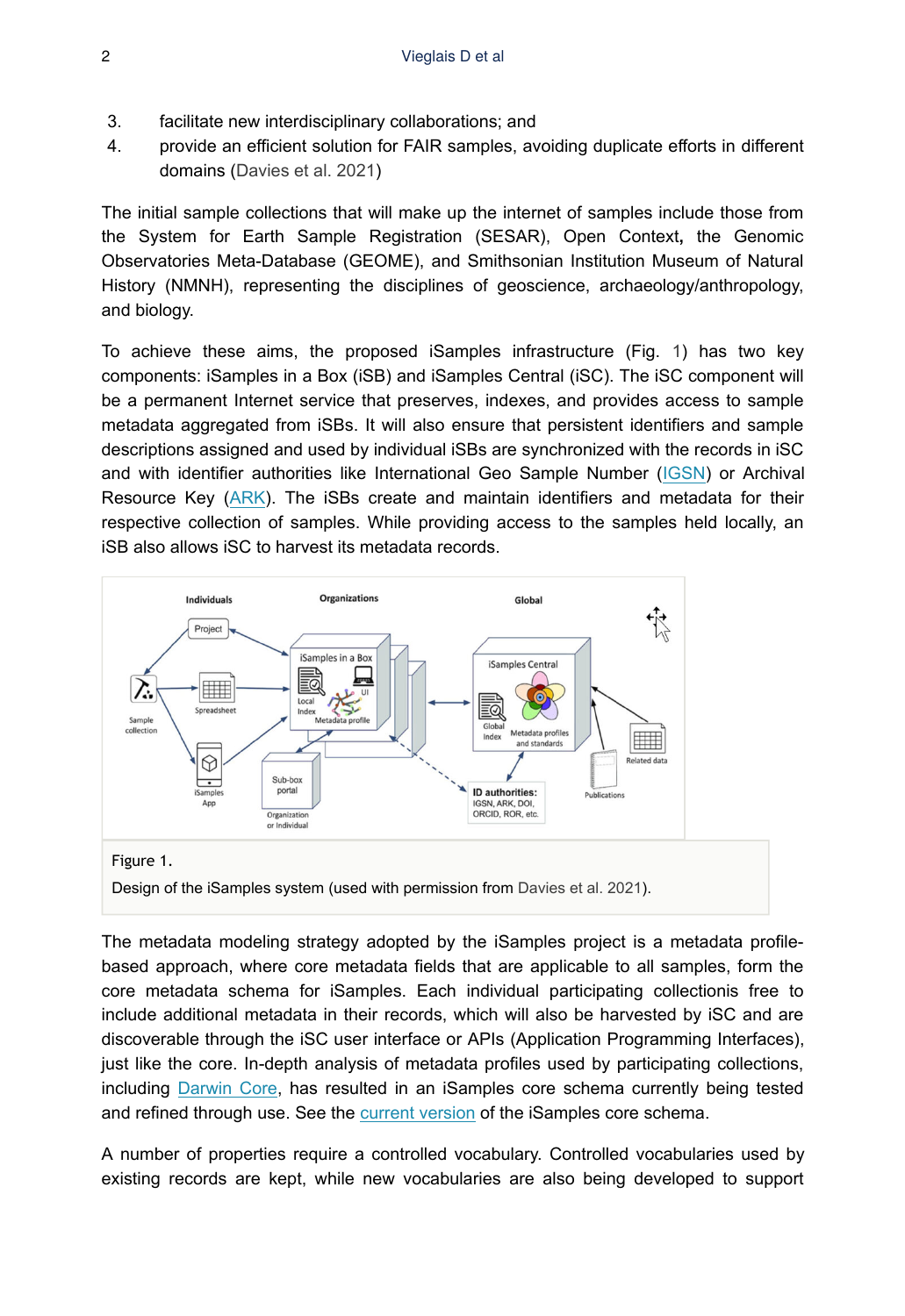high-level grouping with consistent semantics across collection types. Examples include vocabularies for Context Category, Material Category, and Specimen Type (Table [1](#page-2-0)). These vocabularies were also developed in a bottom-up manner, based on the terms used in the existing collections. For each vocabulary, a decision tree graph was created to illustrate relations among the terms, and a card sorting exercise was conducted within the project team to collect feedback. Domain experts are invited to take part in this exercise [here,](https://x12745x3.optimalworkshop.com/optimalsort/3x1kqnv2) [here](https://x12745x3.optimalworkshop.com/optimalsort/ud4300c4-0), and [here.](https://x12745x3.optimalworkshop.com/optimalsort/qf1254qw) These terms will be used as upper-level terms to the existing category terms used in the participating collections and hence create connections among individual participating collections.

#### <span id="page-2-0"></span>Table 1.

Current controlled vocabulary terms for hasSpecimenCategories, hasMaterialCategories, and hasContextCategories for the iSamples project.

| Specimen Type v2                      | Material Category v.3            | ContextCategory v.20210703              |
|---------------------------------------|----------------------------------|-----------------------------------------|
|                                       |                                  |                                         |
| decision graph of specimen type terms | decision graph of material terms | decision graph of sampled feature terms |
| Aggregation                           | Anthropogenic material           | Active human occupation site            |
| <b>Analytical Preparation</b>         | Anthropogenic metal              | Atmosphere                              |
| Anthropogenic aggregation             | Biogenic non-organic material    | Earth interior                          |
| Artifact                              | Dispersed media                  | <b>Experiment setting</b>               |
| Biome aggregation                     | Gaseous material                 | Extraterrestrial environment            |
| <b>Experiment product</b>             | Liquid water                     | Glacier environment                     |
| Fossil                                | Mineral                          | Laboratory or curation environment      |
| Liquid or gas sample                  | Mixed soil sediment rock         | Lake river or stream bottom             |
| Organism part                         | Non-aqueous liquid material      | Marine water body                       |
| Organism product                      | Organic material                 | Marine water body bottom                |
| Other solid object                    | Particulate                      | Site of past human activities           |
| Whole organism                        | Rock                             | Subaerial surface environment           |
|                                       | Sediment                         | Subsurface fluid reservoir              |
|                                       | Soil                             | Terrestrial water body                  |
|                                       | Water ice                        |                                         |

iSample project members are also active in the [TDWG Material Sample Task Group](https://www.tdwg.org/community/osr/material-sample/) and the global consultation on Digital Extended Specimens. Many members of the iSamples project also lead or participate in a sister research coordination network (RCN), [Sampling](https://samplingnature.github.io/) [Nature](https://samplingnature.github.io/). The goal of this RCN is to develop and refine metadata standards and controlled vocabularies for the iSamples and other projects focusing on material samples. We cordially invite you to participate in the Sampling Nature RCN and help shape the future standards for material samples. Contact Sarah Ramdeen ([sramdeen@ideo.columbia.edu](mailto:sramdeen@ideo.columbia.edu)) to engage with the RCN.

#### **Keywords**

iSamples system design, material samples, Sampling Nature RCN, sample material, specimen type, sampled feature, metadata profiles